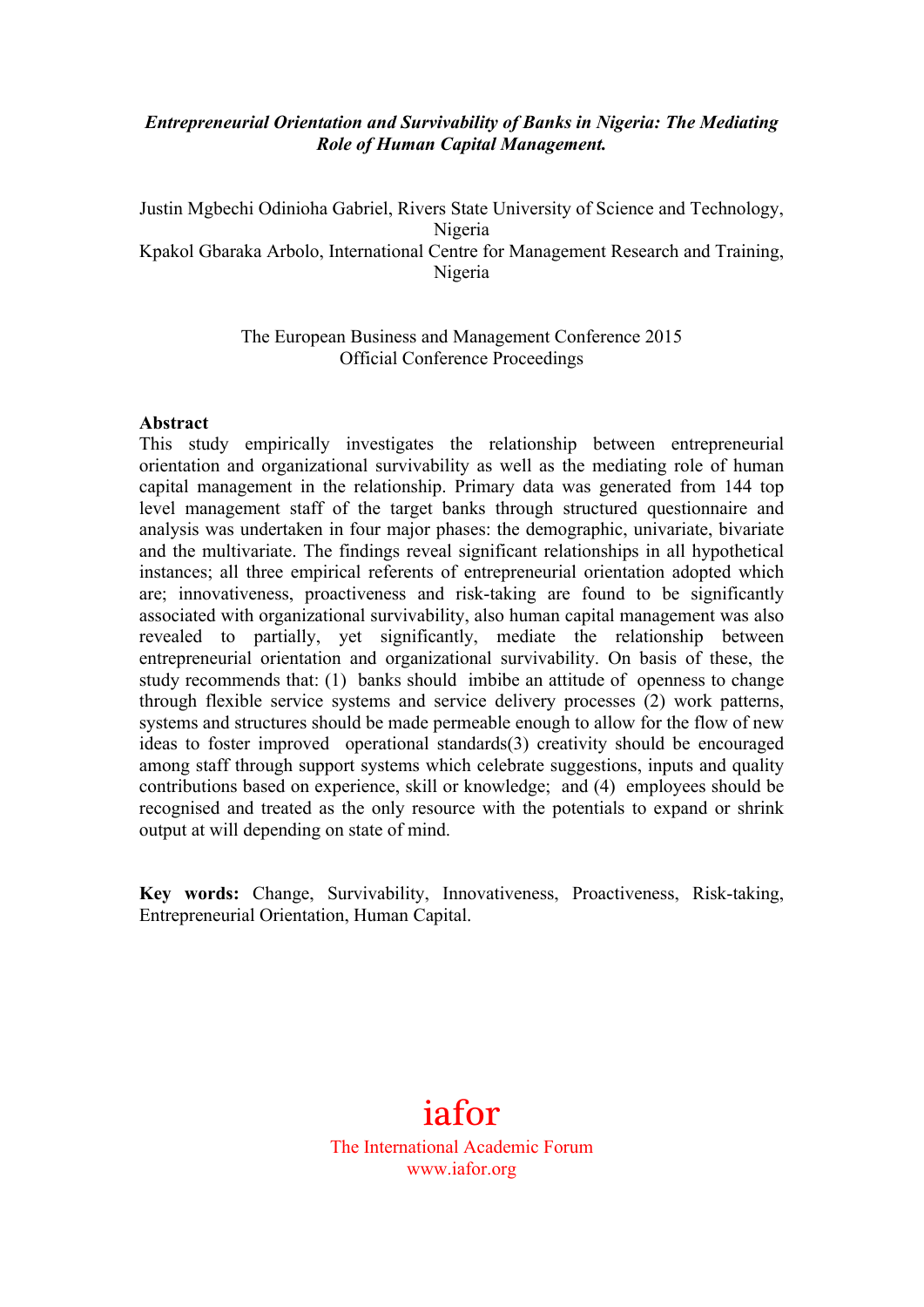#### **Introduction**

The modern world is characterized by change; changes in political order, economic relationships and technology. These changes are global and inter-connected in such a way that an action in one variable would most definitely lead to a reaction in another (Wickham, 1998). The ability of organizations to survive is the ability to adapt and to thrive amidst these changes which in most cases may not be favourable. Organizations require suitable and conducive environments with a reasonable form of stability to be successful; such environments entail the socio-political, economic and cultural factors which invariably influence the workings of the organization (Ogunro, 2014; Bello, 2011). In his study, Francis (2008) followed the attempts by various scholars in the application of organizational change theories to the analysis of human organizations; outlining the systems theory (Foster, 2005) which considers the constant interaction of the organization with its environment, and then the complexity theory (Ferlie, 2007) which sought to address the observed short comings of the systems theory in dealing with the complexities of the environment (Francis, 2008; Byeon, 2005).

Bello (2011) observed that the Nigerian business environment is rife with various challenges and uncertainty stemming from poor power generation, obsolete technology, lack of synergy between government agencies, poor infrastructure, insecurity, weak policy implementation, poor transportation network and connectivity as well as a high level of corruption and unethical practices amongst government officials (Ogunro, 2014).In his opinion, Wickham (1998) argues that entrepreneurship is a key factor in addressing the challenges and opportunities presented by change. He observed that entrepreneurship as a style of management is primarily aimed at pursuing opportunities and driving change, being also strategic in nature; since it concerns the entire organization, it is an approach that can also be learnt.

According to Burnes (1996), by encouraging the entrepreneurial spirit amongst their workers, organizations despite their large sizes can still compete favourably and aggressively with smaller ones. This principle, the author argues, is focused on the effective management of workers; one in which they are regarded as a primary source of quality and productivity gains.Studies have over the years sought to link the innovativeness and proactiveness of organizations to their survival, continuity and success. Through the adoption of entrepreneurial activities, scholars have long argued that organizations stand a better chance at success and even leading the market. Entrepreneurial orientation as a survival tool can best be utilized in maximizing the opportunity and change-crises which the business environment presents (Al-Swidi  $\&$ Mahmood, 2011; Al-Swidi & Al-Hosam, 2012).

In the search for precursors of organisational survival, scholars have made several attempts using different variables; examples slack resources, strong organisational ideology as predictors of organizational survivability (Meyer, 1982), industry analysis through the use of the external factor evaluation (EFE) Matrix (Mullich, 2009) and organisational citizenship behaviour (OCB) as predictor of corporate resilience (Gabriel, 2015). This paper attempts to empirically investigate the mediating role of a well-managed human capital on the association between entrepreneurial orientation and organizational survivability within the Nigerian banking industry. It is aimed at assessing the intervening effect of a controlled workforce on the correlation between their firms' entrepreneurial tendencies such as innovativeness, proactiveness and a willingness to undertake risk and the benefits of such activities on the organization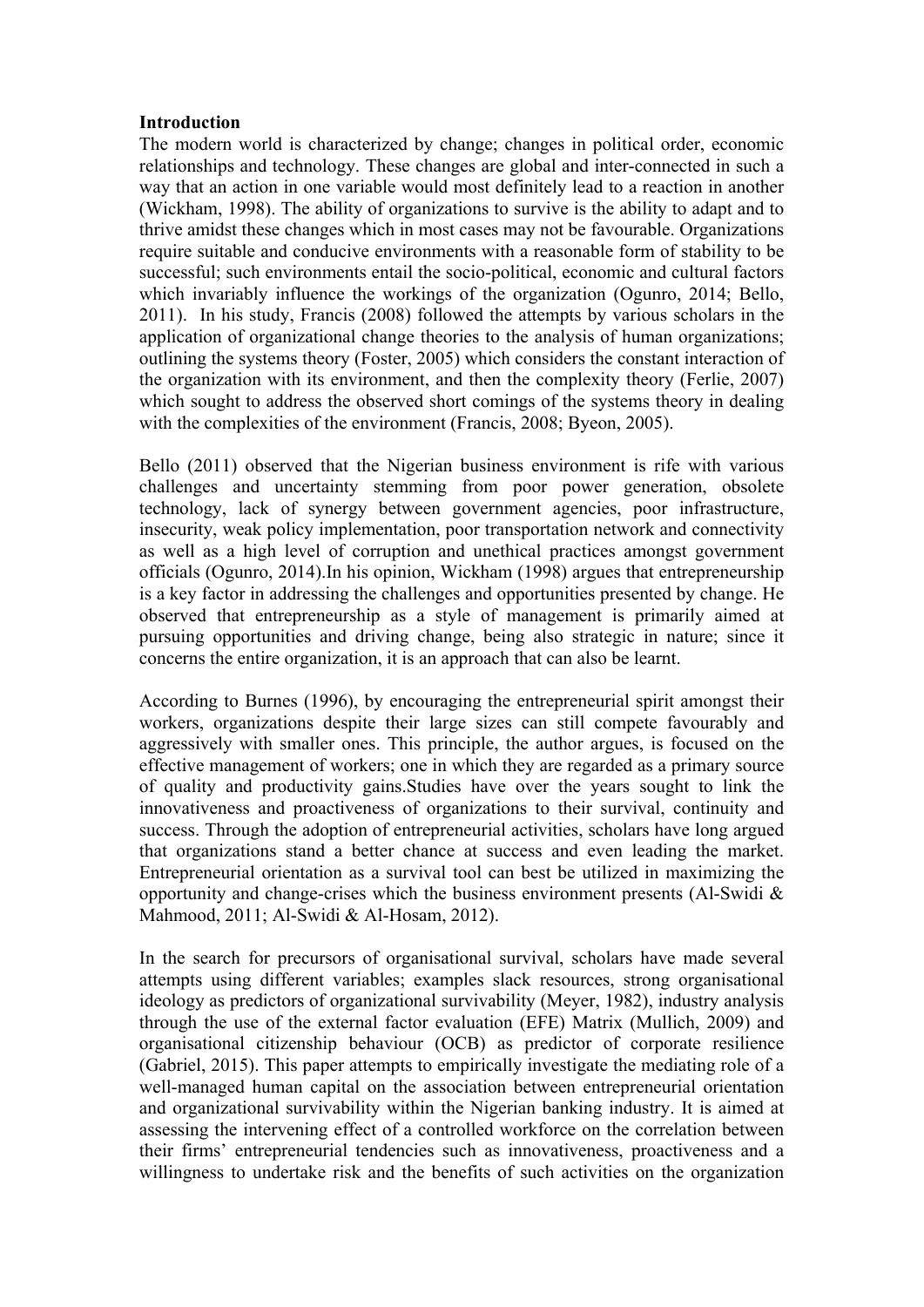and its ability to thrive and survive in an ever changing and volatile environment such as that of the Nigerian banking industry.

## **1.1 Objectives of the Study**

The major objectives of this study are specified as follows

- i. To ascertain the association between entrepreneurial orientation and organizational survivability
- ii. To evaluate the mediating effect of human capital management on the association between entrepreneurial orientation and organizational survivability

## **1. Literature Review**

## **2.1 Entrepreneurial Orientation**

Stam and Elfring (2008) define entrepreneurial orientation as the processes and structures of organizations as well as their behavioural tendencies towards innovativeness, proactiveness and risk taking which in turn serves as an expression of the organizations' overall entrepreneurial posture. In their study, Rauch, Wiklund, Lumpkin, & Frese (2004), link entrepreneurial orientation to the strategy making process of the organization which as they observe relates to the planning activities, policies and practices which provide a platform for entrepreneurial decisions and results; thereafter describing entrepreneurial orientation as entrepreneurial-strategy making processes which serve as tools for key decision makers in erecting a purpose for their organizations, sustaining adopted visions as well as the creation of a competitive advantage for the concerned organization.

Entrepreneurship encapsulates all activities within an already existing organization which re-vitalizes, re-invents and which is aimed at re-capturing the target market or audience of an organization. It is concerned with actions which renew and recreate the organization or certain activities within the organization in strategic ways aimed at improving performance, survival or effectiveness (Sharma, 1999; Roux & Couppey, 2007). Roux & Couppey, 2007 describe entrepreneurship as an action expressed through the processes of new business venturing and strategic renewal made possible only through the effective utilization of entrepreneurial behaviour within the organization. In their opinion, entrepreneurial orientation within an organization does not stem only as a result of external changes in the environment but also as a result of organizational culture, leadership and organizational structure. As a construct, entrepreneurial orientation is defined operationally as the propensity of the firm to be innovative, proactive and open to risk (Covin & Slevin, 1989; Lyon, Lumpkin & Dess, 2000).

# **2.2 Organizational Survivability**

Organizational survivability in this context is described as the ability of the organization to continue in existence (Sheppard, 1993). It is used to denote sustained learning and adaptive characteristics stemming from the organizations tendency for continued adjustment to changes; seen and unforeseen; in the internal and external environment. This description implies an ability or effort by the organization to continue to meet with the demands of the market, its staff, shareholders, investors, host communities, the government and other interested parties.

According to Sheppard (1993), survival, he argues translates into an organizations profitability margin, size of market share, organizational size, age and general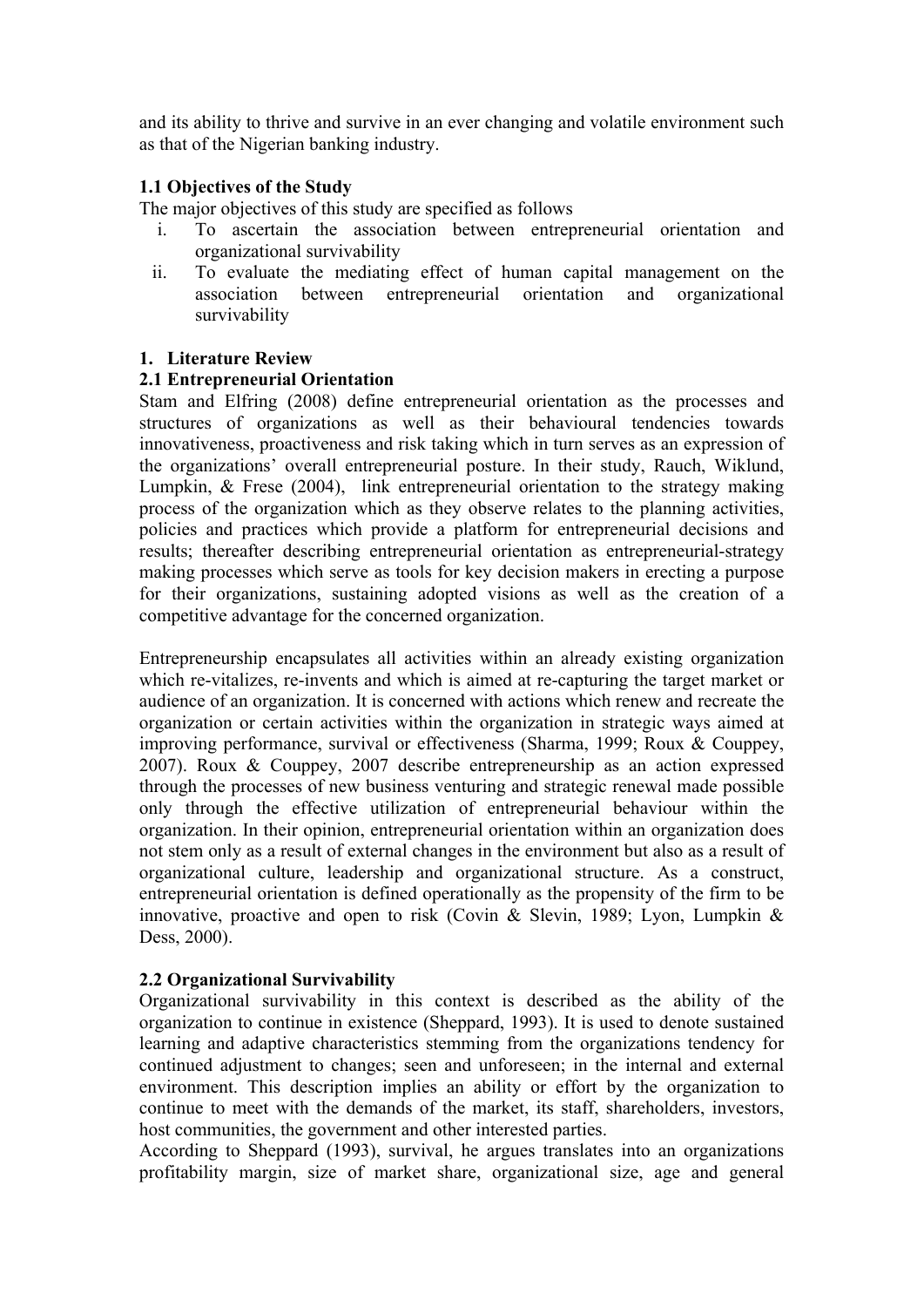financial conditions which as he observes all inter-relate to enhance functionality. This is as Ogunro (2014) attributes the survival and success of organizations to various factors; firstly technology, which translates into the organizations research and development activities, technological incentives, and the level of change associated with technology. Secondly, ecological factors which translate into contextual and environmental aspects such as climate issues and weather which affect farm and industrial related businesses. Thirdly, Legal factors which translate into discriminatory law, consumer law, antitrust law, employment law, safety and health law and finally economic factors which translate into interest rates, inflation rates and exchange rates. Ogunro (2014) dwells extensively on the survivability of the organization as a product of its success in surmounting identified environmental challenges and seizure of opportunities.

# **2.3 Entrepreneurial Orientation and Organizational Survivability**

According to Stam and Elfring (2008), the adoption of an entrepreneurial posture by organizations would facilitate an improved capacity for the identification of innovative opportunities with potentially large returns, premium product demands based on market changes and customer behavioural tendencies as well as wealth creation through the strategic acquisition, development and leveraging of resources which promote opportunity and advantage-seeking behaviours. This is as Al-Swidi & Al-Hosam, (2012) identify the success and survival of an organization as being dependent on its ability to satisfy its customers through the nature and quality of its products and services. This process as further argued by the authors emphasizes the role of entrepreneurial orientation as a wealth-generator, value-contributor and growth sustaining process. The association between entrepreneurial orientation and organizational survivability is further emphasized below

# **2.3.1 Innovativeness and Organizational Survivability**

Innovation can be defined as an organizations tendency towards experimenting with new ideas and supporting creative processes which precede the actions of competitors. It is a concept that is concerned with the creative tendencies of the organization through the organized actions of workers and research activities carried by the organization (Coulthard, 2007; Covin & Miles, 1999). Innovation encompasses the various inventive measures taken to enhance production and delivery as well as the nature of the product or service. Based on the observations above the following null hypothesis is to be empirically tested:

**HO1***There is no significant relationship between innovativeness and organizational survivability*

# **2.3.2 Proactiveness and Organizational Survivability**

Proactiveness measures the extent to which the organization is self-motivated and self-invigorating in such a way that it not only thrives in spite of competition but charts new market courses as a result of its ability to shape the environment and seek out new opportunities through the introduction of new products and brands (Coulthard, 2007; Venkatraman, 1989). Based on the observations above the following null hypothesis is to be empirically tested:

**HO2***There is no significant relationship between proactiveness and organizational survivability*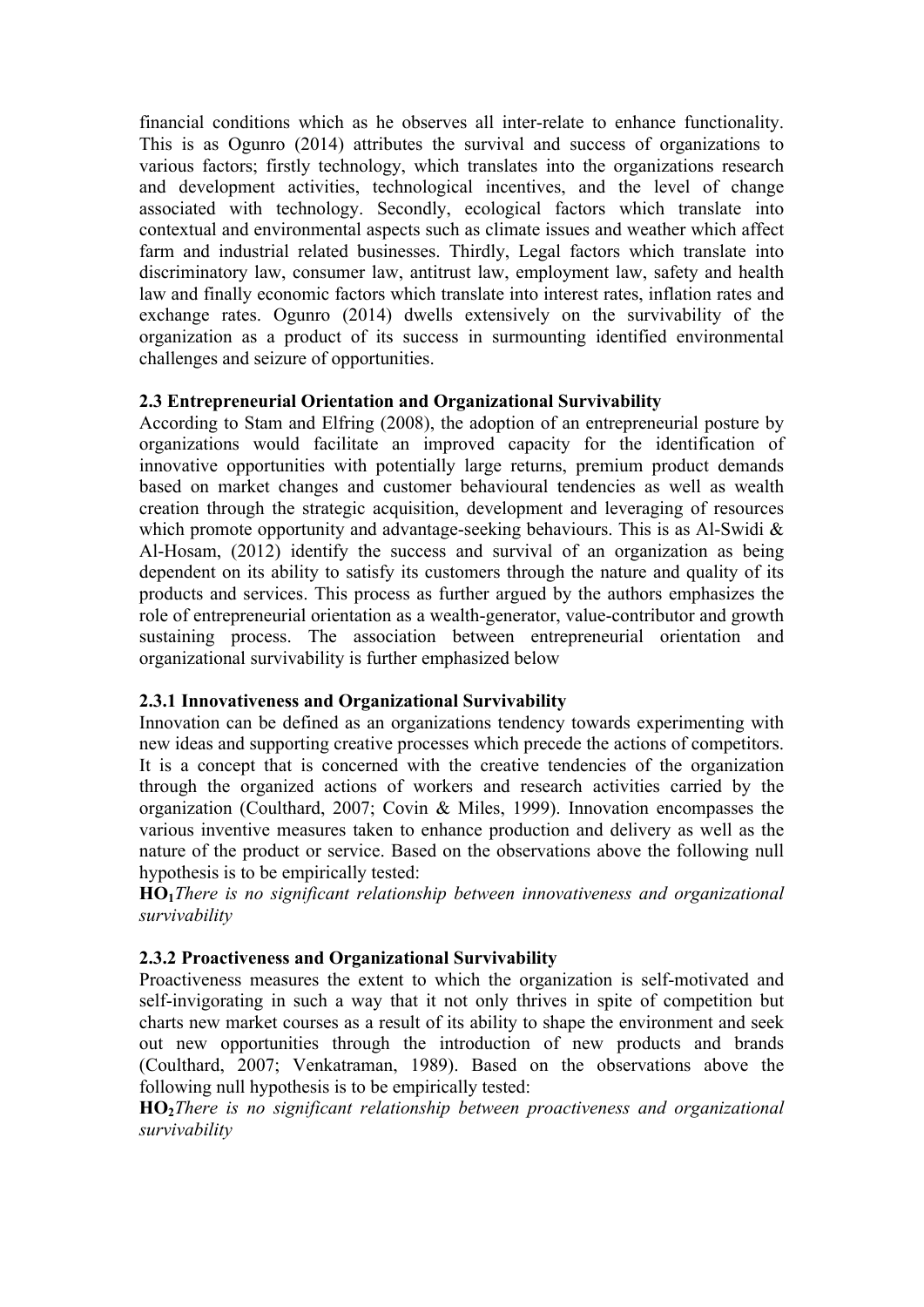# **2.3.3 Risk-taking and Organizational Survivability**

Risk-taking measures the extent to which the organization is willing to undertake riskrelated ventures and to accept risk as part of everyday business. It relates to commitment on the part of managers, being the representatives of the organization, to engage in risk-related endeavours, incurring heavy debts or large resource commitments based on expected huge payoffs or profit due to seized market opportunities (Lyon, Lumpkin & Dess, 2000). Based on the observations above the following null hypothesis is to be empirically tested:

**HO3***There is no significant relationship between Openness to risk and organizational survivability*

## **2.4 The Mediating Role of Human Capital Management**

Human capital management entails the control, regulation and development of the human element, behaviour, skill, knowledge, talent, experience and activity within the organization through policies and other managerial measures. As an organizational resource, it has been identified as a source of innovation and strategic renewal which when effectively managed can produce a wealth of added value and competitive advantage for the organization (Lin, 2003). Wright,Dunford and Snell (2001) observe in their study, efforts by researchers in linking individual knowledge development to training thereby facilitating the application of knowledge and skill within the organization in ways that enhance adaptive structures and innovation.

Barney (1991) argues that the arrangement and management of human capital is crucial to achieving organizational success. This is best explained through the interplay of innovation as an aspect of entrepreneurial orientation and human activities within the organization. Through the development of human capital which as opined comprises the skills and knowledge of the employee, organizations are able to radically innovate with a boldness that reflects confidence and at a pace that establishes market leadership (Shane &Venkataraman, 2000; Shane, 2000). According to Shane (2000), prerequisites of entrepreneurial outcomes extend beyond just the development of new products; it includes a good understanding and knowledge of the market, experience with market and demand changes, attitude towards innovations, managerial expectations as well as specific industry related skill sets. Therefore based on the observations above the following null hypothesis is to be empirically tested:

**HO4***Human Capital Management does not significantly mediate the relationship between Entrepreneurial orientation and organizational survivability*.

# **2. Methodology**

As a quasi-experimental study, the cross-sectional survey method is adopted in the generation of data (Baridam, 2001). The area covered is Rivers state and the industry is that of banking within the state, while the unit of analysis is the organization. The target population of the study consists of all twenty four (24) commercial banks within Nigeria but the accessible population comprises of the headquarters or main branches of all these banks within Rivers State. although the unit of analysis is the organization, the unit of measurement and primary data source comprises of top level management personnel within the target companies; from this a total number of 240 top level managerial staff constituted the sampling frame for the study and a sample size of 144 members was obtained using the Krejcie and Morgan 1970 sample size table (Sekaran, 2003). Six (6) participants were selected from each bank using the purposive selection process which focused on managers of the following departments; human resources, research and data, service marketing, financial services, information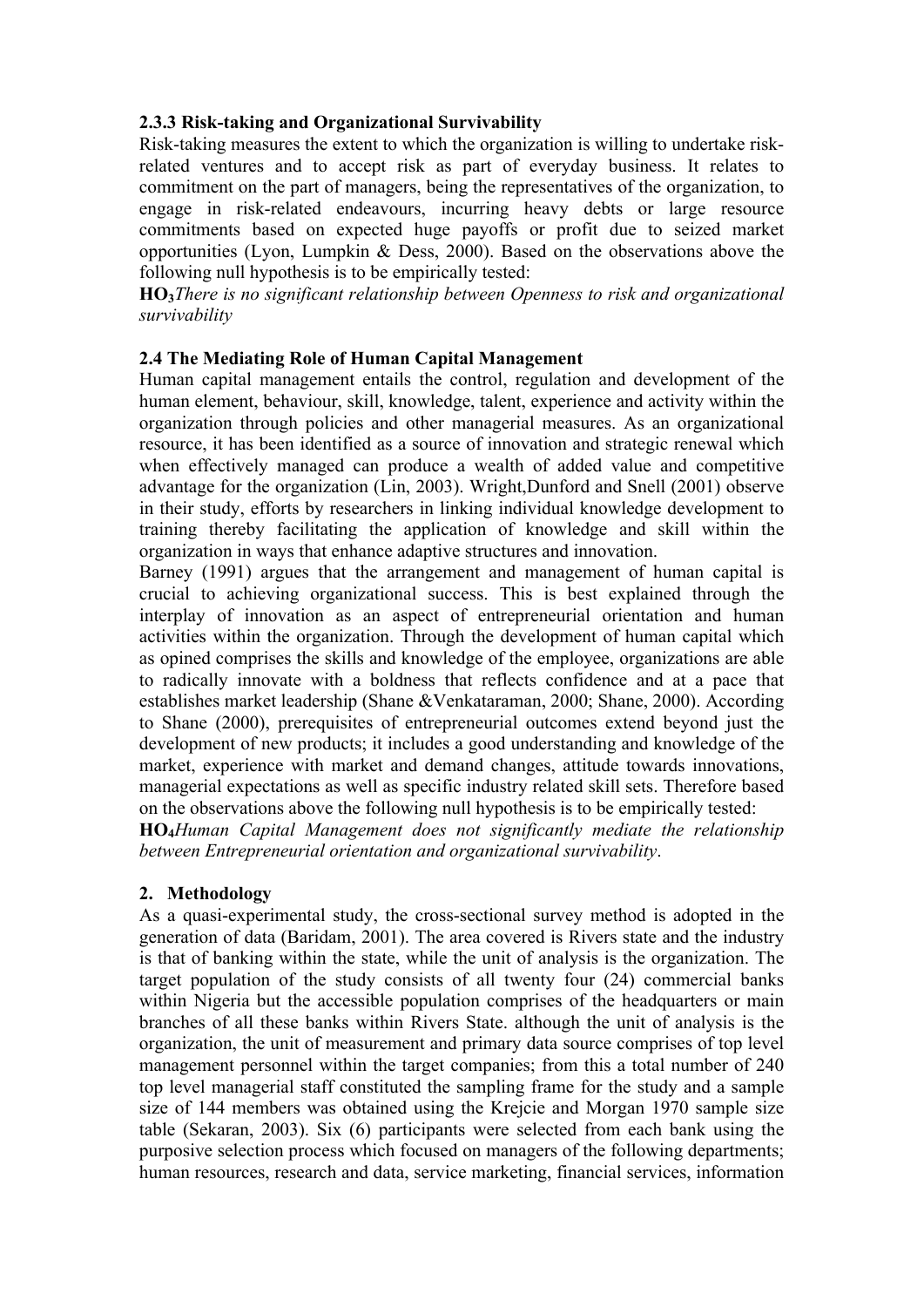and technology, and the accounting department (Sekaran, 2003; Ahiauzu, 2006; Sarantakos, 2005).

The study which is dominantly quantitative in nature, adopts the structured questionnaire in the generation of primary data for the study. Questionnaires were personally administered, followed up and retrieved as a result of the proximity of the target banks which were all located within the Port- Harcourt city metropolis of Rivers State. Entrepreneurial orientation is operationally measured through innovativeness, proactiveness and risk-taking and a 4 item instrument is adapted from the work of Vitale, Gilierano and Miles (2004), and that of Mahmood and Hanafi (2013) was used to measure each variable. Similarly, organizational survivability was measured on a 7 – item instrument adapted from the work of Olotu (2009) and that of Ekanem (2001) which addresses survival through customer and market oriented satisfaction indicators, product relevance, and profitability and growth measures. Human capital management was measured on a  $7$  – item instrument adapted from the work of Hatch and Dyer (2004) and that of Subramaniam and Youndt (2005). The scaling method was that of a  $5$  – point Likert scale with a ranking of  $1$  = strongly disagree,  $2 =$  disagree,  $3 =$  undecided,  $4 =$  agree,  $5 =$  strongly agree (Sekaran, 2003; Bryman& Bell, 2003; Eketu, 2009).

Analysis was undertaken in four phases beginning with the demographic, which using percentages, describes the frequencies of responses to various sample characteristics, secondly; the univariate analysis in which the central tendency and dispersion of the variables are described through mean scores and standard deviations, thirdly; the bivariate analysis, in which all previously hypothetical statements of bivariate relations are tested using the Pearson Product Moment Correlation tool, and finally, the multivariate analysis in which the mediating role of human capital management in the relationship between entrepreneurial orientation and organizational survival was examined using a three step regression method (Kenny & Baron, 1986, Asawo, 2009).

| Cronbach alpha | No. of items                                        |
|----------------|-----------------------------------------------------|
| 0.865          | 4                                                   |
| 0.774          | $\overline{4}$                                      |
| 0.956          | 4                                                   |
| 0.904          | 7                                                   |
| 0.934          |                                                     |
|                | Table 1. Reliability statistics for the instruments |

 $T$  and  $T$  reliability statistics for the instruments for the instruments of the instruments of the instruments of the instruments of the instruments of the instruments of the instruments of the instruments of the instru

**Source**: Research Data, 2015.

#### **3. Findings**

#### **4.1 Demographic analysis**

For the demography of the study, characteristics such as the gender of respondents, qualifications, years of bank existence and operations, availability of branches etc. are examined with intent to understanding prevailing situations in the industry relative to the study variables. Presented below are the descriptive statistics on the sample characteristics.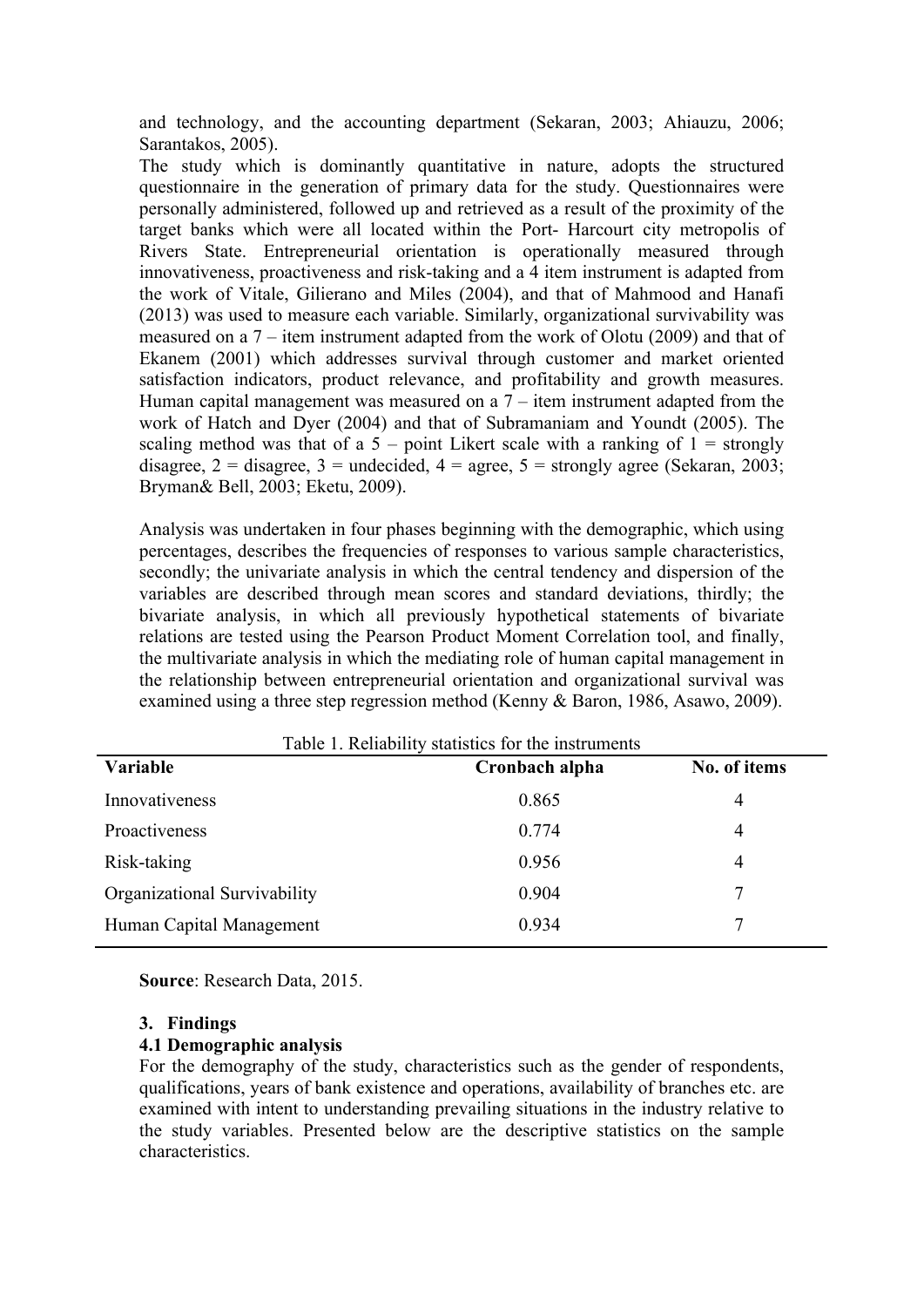| Gender                              | Percentage |
|-------------------------------------|------------|
| Male                                | 56%        |
| Female                              | 44%        |
| Qualification                       | Percentage |
| First degree                        | 64%        |
| Master's degree                     | 36%        |
| <b>Merged Banks</b>                 | Percentage |
| Bank is a merger                    | 41%        |
| Bank is not a merger                | 59%        |
| <b>Years of Banking Operations</b>  | Percentage |
| $11 - 15$ years                     | 22%        |
| $16 - 20$ years                     | 44%        |
| 21 years and above                  | 34%        |
| <b>No. of Branches in the State</b> | Percentage |
| Less than 5 branches                | 11%        |
| $5 - 10$ branches                   | 57%        |
| More than 10 branches               | 32%        |
| Use of contract staff               | Percentage |
| High                                | 67%        |
| Moderate                            | 33%        |

Table 2. Showing the sample characteristics of the study

# **Source:** Research data, 2015

The findings reveal an unequal distribution in gender with a higher percentage of male respondents as compared to their female counterparts, also most of the respondents have obtained first degrees with some having masters degrees, although the diploma and PhD degree options were made available on the questionnaire, both carry zero (0%) responses. The findings also reveal a greater number of percentage response rates for non-merged banks as compared to mergers, while for bank existence; response rates reveal most of the banks have been operational between  $16 - 20$  years. Responses also show that a greater number of banks have branch offices numbering between 5 – 10 branches in Rivers state, the field work revealed various geographical clusters of branches especially at industrial and up-beat urban areas. For staff categories, most of the banks depend to a high degree on the use of contract staff, a possible outcome of the growing trend in the banking sector in cutting down expenses especially human related.

# **3.2 Univariate Analysis**

For the univariate analysis, the study adopts a base mean score value of  $x > 3.5$  for significant levels of variable tendency towards agreement (affirmative/positive),  $3.5 \times 2.5$  mean score values for moderate levels and  $x \le 2.5$  for significant levels of disagreement (negative/non-existent). Interpretations are relative to a standard deviation of s<2.0 signifying low dispersion and s>2.0 signifying high dispersion of values (Ahiauzu, 2006; Asawo, 2009).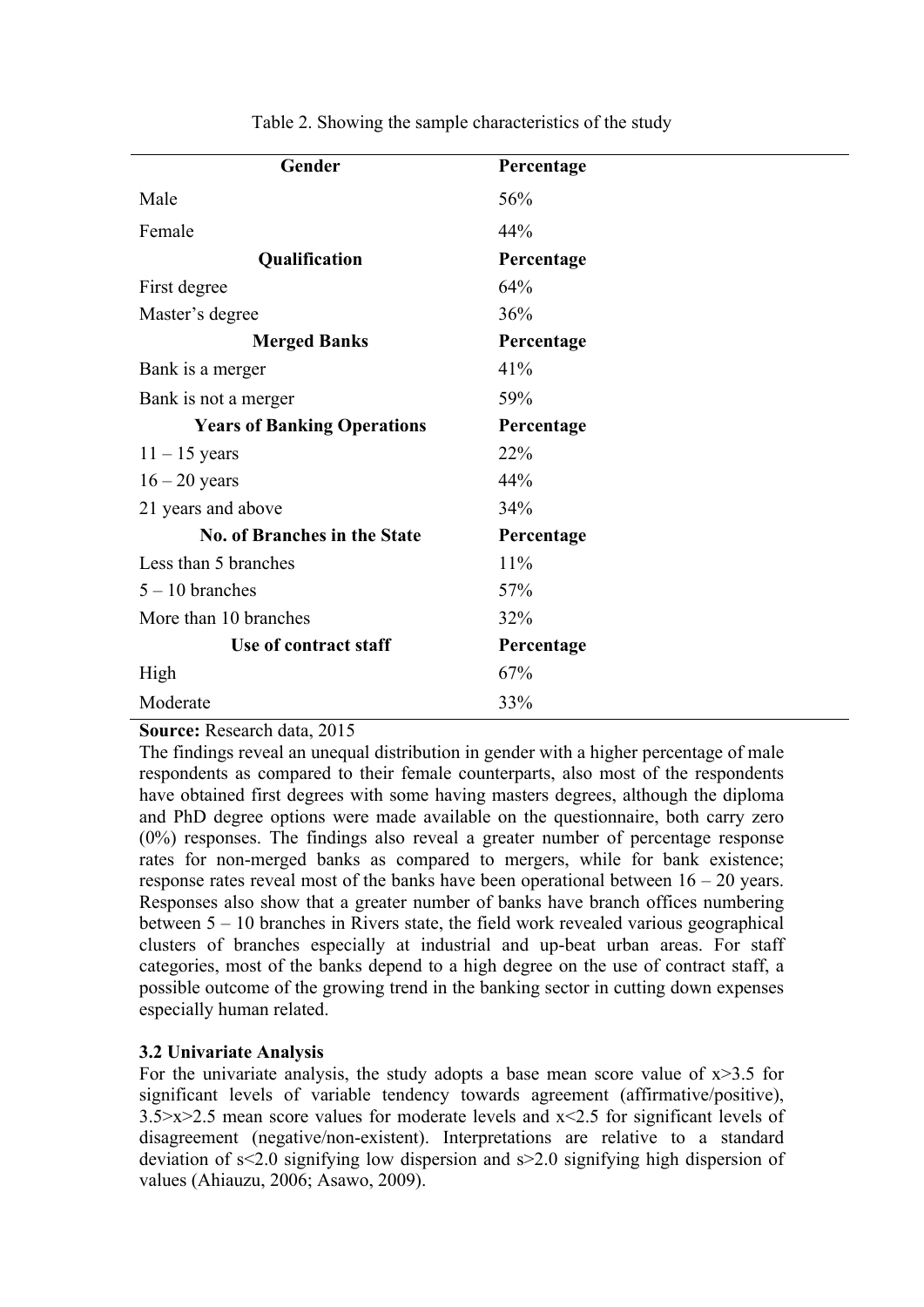|                | N   | <b>Minimum</b> | <b>Maximum</b> | Mean   | <b>Std. Deviation</b> |
|----------------|-----|----------------|----------------|--------|-----------------------|
| Innovativeness | 144 | 1.00           | 5.00           | 39340  | .97611                |
| Proactiveness  | 144 | 1.00           | 5.00           | 3.9271 | .79930                |
| Risk           | 144 | 1.00           | 5.00           | 39757  | 1.07145               |

Table 3.Descriptive statistics for empirical referents of entrepreneurial orientation

**Source**: Research data, 2015

Table 3 illustrates the descriptive statistics for the empirical referents of entrepreneurial orientation (innovativeness, Proactiveness and risk-taking). As indicated, all three variables carry a mean score of  $x > 3.5$  value and standard deviation values of s<2.0 therefore based on the nature of the scale adopted, the 5 –point Likert, the figures point to a relative tendency for the positive functionality of the identified variables within the target banks.

Table 4. Descriptive statistics for the study variables

|               | N   | Minimum | <b>Maximum</b> | Mean   | <b>Std. Deviation</b> |
|---------------|-----|---------|----------------|--------|-----------------------|
| Survivability | 144 | 114     | 4.86           | 3.8780 | .87494                |
| Capital       | 144 | 1 29    | 5.00           | 3.8502 | .99769                |
| Entrepreneur  | 144 | 1.08    | 492            | 3.9456 | .90723                |

**Source**: Research Data, 2015

Table 4.Illustrates the descriptive statistics for the study variables with all variables carrying a mean score of  $x > 3.5$  with relative standard deviation scores of  $s < 2.0$ . The values indicate a tendency for agreement as relates to the positive functionality of the identified variables within the target banks.

# **3.3 Bivariate Analysis**

For the bivariate analysis, the study adopts a 95% confidence interval implying a 0.05 level of significance which serves as criterion for the acceptance or rejection of each previously stated null hypothesis relative to obtained p-values.

# Table 5.test for hypotheses (Bivariate)

|                                                              |     | <b>Survivability Innovativeness Proactiveness</b> |      | <b>Risk</b> |
|--------------------------------------------------------------|-----|---------------------------------------------------|------|-------------|
| Survivability Pearson Correlation                            |     | 733                                               | 444  | .573        |
| $Sig. (2-tailed)$                                            |     | .000                                              | .000 | .000        |
| N                                                            | 144 | 144                                               | 144  | 144         |
| **. Correlation is significant at the 0.01 level (2-tailed). |     |                                                   |      |             |

**Source**: Research data, 2015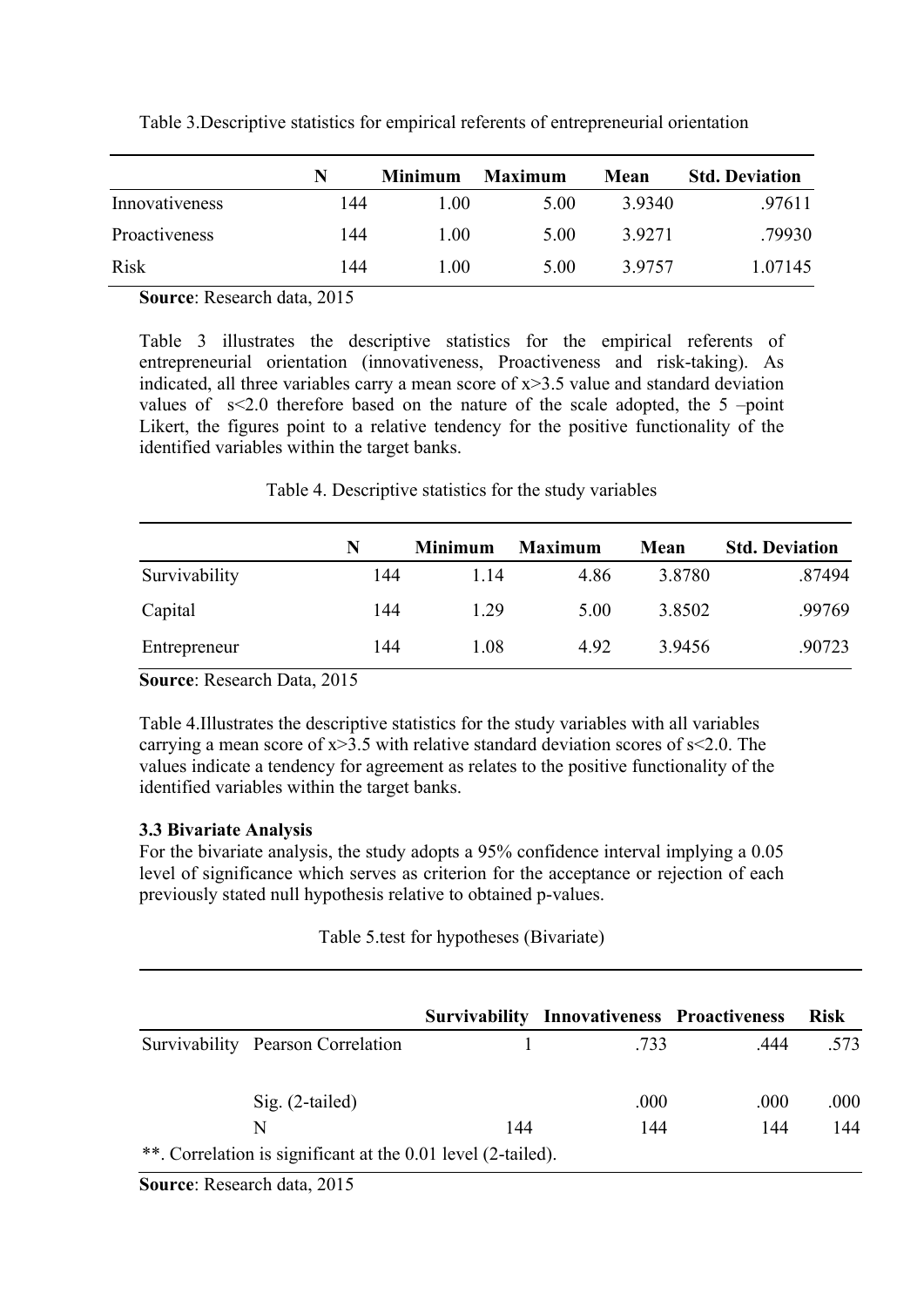Table 5 illustrates the test for the three previously postulated bivariate hypothetical statements. The results show that for hypothesis one; there is no significant relationship between innovativeness and organizational survivability ( $r = 0.733$ ,  $p =$ 0.000), hypothesis two; there is no significant relationship between proactiveness and organizational survivability ( $r = 0.444$ ,  $p = 0.000$ ), hypothesis three; there is no significant relationship between risk-taking and organizational survivability  $(r =$  $0.573$ ,  $p = 0.000$ ).

Therefore based on the results illustrated, all previous bivariate null hypothetical statements are rejected as the study finds that:

- i. There is a significant relationship between innovativeness and organizational survivability
- ii. There is a significant relationship between proactiveness and organizational survivability
- iii. There is a significant relationship between risk-taking and organizational survivability
- Fig 1. Linear regression diagram of entrepreneurial orientation and organizational survivability



**Source**: Research data, 2015.

Figure 1 illustrates the linear relationship between the latent predictor variable; entrepreneurial orientation and the criterion variable; organizational survivability. The figure shows a significant correlation between both variables with  $R^2$  value at 0.383.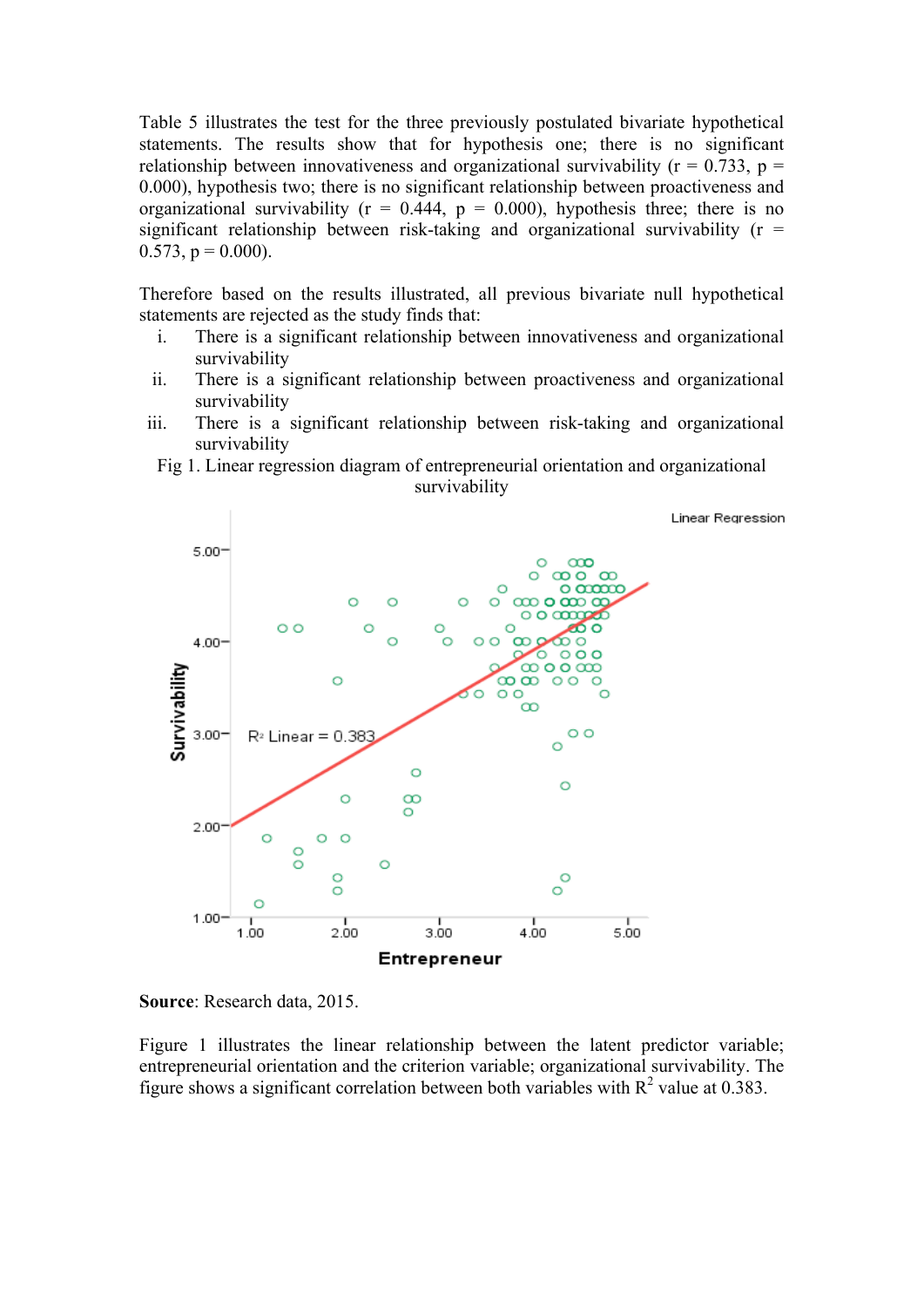## **3.4 Multivariate Analysis**

For the multivariate analysis, the three step mediation test using regression (Kenny  $\&$ Baron, 1986) is used in the test for the mediating role of human capital management in the relationship between entrepreneurial orientation and organizational survivability. The test is carried out in three basic stages, first; the dependent variable(organizational survivability) is regressed on the independent variable (entrepreneurial orientation), secondly, the mediator (human capital management) is regressed on the independent variable (entrepreneurial orientation), and finally the dependent variable (organizational survival) is regressed on both the mediator (human capital management) and the independent variable (entrepreneurial orientation).

|              |              | <b>Unstandardized</b><br><b>Coefficients</b> |                   | <b>Standardized</b><br><b>Coefficients</b> |       |      |
|--------------|--------------|----------------------------------------------|-------------------|--------------------------------------------|-------|------|
| <b>Model</b> |              | В                                            | <b>Std. Error</b> | <b>Beta</b>                                |       | Sig. |
|              | (Constant)   | 1.524                                        | .257              |                                            | 5.920 | .000 |
|              | Entrepreneur | .597                                         | .064              | .619                                       | 9.386 | .000 |

Table 6. Regressing the dependent variable (organizational survivability) on the independent variable (entrepreneurial orientation)

**Source**: Research data, 2015.

Table 6 illustrates the first stage of the test with a significant (0.000) relationship between the predictor variable (entrepreneurial orientation) and the criterion variable (organizational survivability). The model carries an  $\mathbb{R}^2$  value of 0.383 and an adjusted  $R<sup>2</sup>$  of 0.379. The model establishes a significant relationship between entrepreneurial orientation and organizational survivability.

Table 7 Regressing the mediator (human capital management) on the independent variable (entrepreneurial orientation)

| Model |                                                                                                                                                                                                                                                                                                                                                                                                                                      | <b>Unstandardized</b><br><b>Coefficients</b> |                   | <b>Standardized</b><br><b>Coefficients</b> |       |      |
|-------|--------------------------------------------------------------------------------------------------------------------------------------------------------------------------------------------------------------------------------------------------------------------------------------------------------------------------------------------------------------------------------------------------------------------------------------|----------------------------------------------|-------------------|--------------------------------------------|-------|------|
|       |                                                                                                                                                                                                                                                                                                                                                                                                                                      | B                                            | <b>Std. Error</b> | <b>Beta</b>                                |       | Sig. |
| 2     | (Constant)                                                                                                                                                                                                                                                                                                                                                                                                                           | 2.521                                        | .356              |                                            | 7.091 | .000 |
|       | Entrepreneur                                                                                                                                                                                                                                                                                                                                                                                                                         | .337                                         | .088              | .306                                       | 3.833 | .000 |
|       | $R_{\text{2}}$ $\rightarrow$ $R_{\text{2}}$ $\rightarrow$ $R_{\text{2}}$ $\rightarrow$ $R_{\text{2}}$ $\rightarrow$ $R_{\text{2}}$ $\rightarrow$ $R_{\text{2}}$ $\rightarrow$ $R_{\text{2}}$ $\rightarrow$ $R_{\text{2}}$ $\rightarrow$ $R_{\text{2}}$ $\rightarrow$ $R_{\text{2}}$ $\rightarrow$ $R_{\text{2}}$ $\rightarrow$ $R_{\text{2}}$ $\rightarrow$ $R_{\text{2}}$ $\rightarrow$ $R_{\text{2}}$ $\rightarrow$ $R_{\text{2}}$ |                                              |                   |                                            |       |      |

**Source**: Research Data, 2015

Table 7 illustrates the second stage of the test with a significant (0.000) relationship between the predictor variable (entrepreneurial orientation) and the mediator variable (human capital management). The model carries an  $R^2$  value of 0.94 and an adjusted  $R<sup>2</sup>$  value of 0.87, the model emphasizes the significant relationship between entrepreneurial orientation and organizational survivability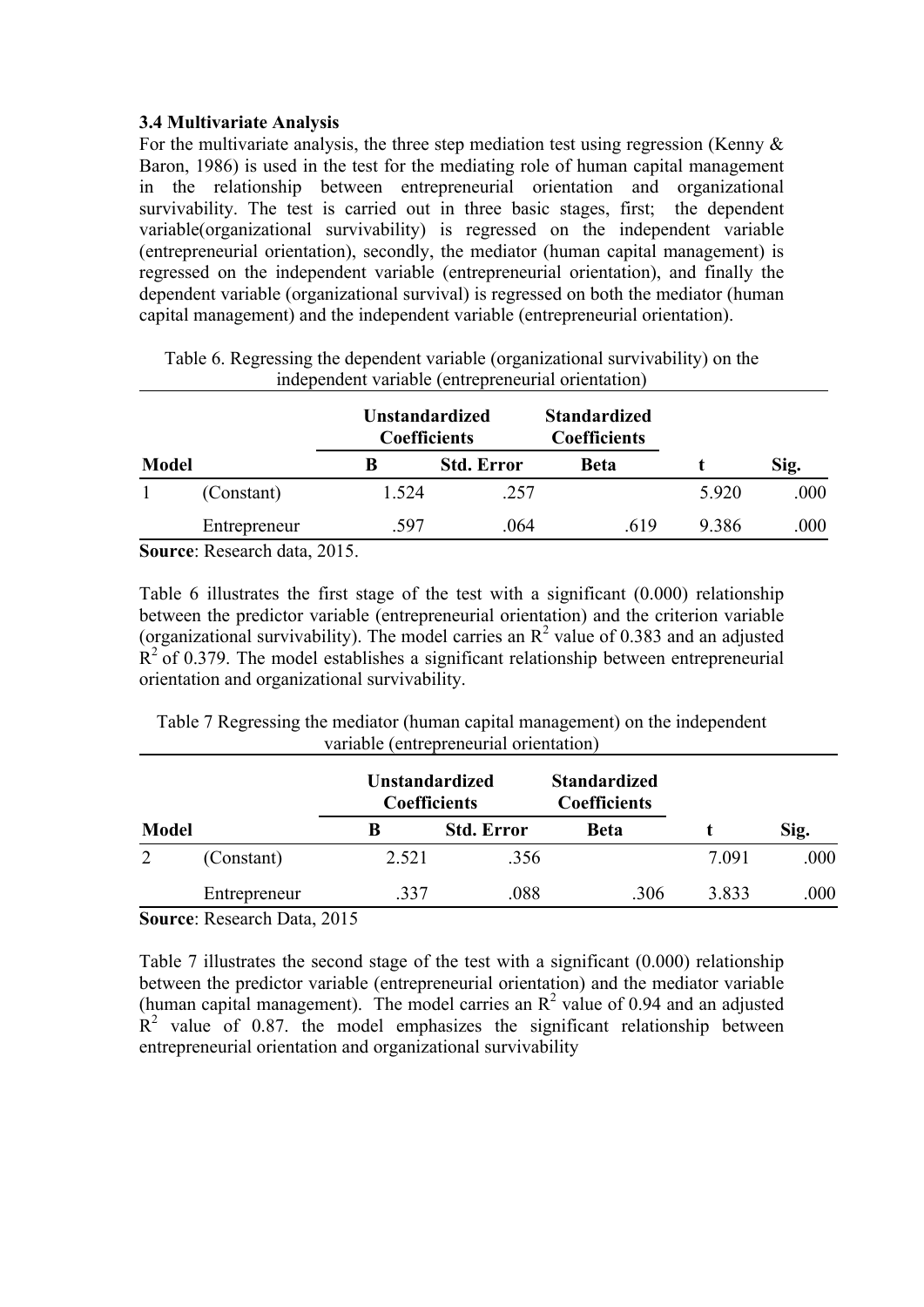|              |              |                                              | management).      |                                            |       |      |
|--------------|--------------|----------------------------------------------|-------------------|--------------------------------------------|-------|------|
| <b>Model</b> |              | <b>Unstandardized</b><br><b>Coefficients</b> |                   | <b>Standardized</b><br><b>Coefficients</b> |       |      |
|              |              | B                                            | <b>Std. Error</b> | <b>Beta</b>                                |       | Sig. |
| 3            | (Constant)   | .628                                         | .262              |                                            | 2.399 | .018 |
|              | Entrepreneur | .477                                         | .058              | .495                                       | 8.170 | .000 |
|              | Capital      | .355                                         | .053              | .405                                       | 6.685 | .000 |

Table 8 Regressing the dependent variable (organizational survivability) on the independent variable (entrepreneurial orientation) and the mediator (Human capital

**Source**: Research data, 2015

Table 8 illustrates the third and final stage of the test, with a significant relationship in both instances (entrepreneurial orientation and organizational survivability, sig: 0.000; human capital management and organizational survivability, sig: 0.000). Model three illustrates the partial mediating role of human capital management based on a comparison of the strength of relationship between the predictor variable (entrepreneurial orientation) and criterion variable (organizational survivability) in model one (1) and three (3). Therefore based on the results of the analysis we restate that: *Human capital management partially but significantly mediates the relationship between entrepreneurial orientation and organizational survivability*.

## **4. Discussion of Findings**

The study empirically investigates the relationship between entrepreneurial orientation and organizational survivability with emphasis on the mediating role of human capital management on the relationship. Four null hypotheses were postulated, three bivariate and one multivariate. The findings reveal strong and significant relationships in all instances there by necessitating a rejection of all previously stated null hypothetical statements and an affirmation of significant relations based on the findings of the analysis. The implications of these findings are specifically discussed below:

#### **5.1 Innovativeness and organizational Survivability**

The findings reveal significant associations between innovativeness and organizational survivability; thus implying that banks which tend towards innovative activities such as creative ideas, service re-evaluation and the re-vitalization of existing systems or processes through enhanced technological inputs stand a better chance at surviving and staying ahead of change (Ekanem, 2001). Innovation gives the organization a flexible stance towards change, and allows for adjustments based on market demands and market changes and also market predictions. This is possibly so because innovation focuses on improving the status quo through a careful observation of trends and assumes in various instances the leadership of such trends.

### **4.2 Proactiveness and Organizational Survivability**

Proactiveness and organizational survivability are also revealed by the findings to have significant associations; implying that banks which are not proactive in nature stand the risk of being tossed around by various change agents. To survive, the study finds that organizations should adopt certain proactive measures which depict leadership in their spheres. This can boldly be achieved through various research activities upon which the prediction of market trends or consumer preferences can be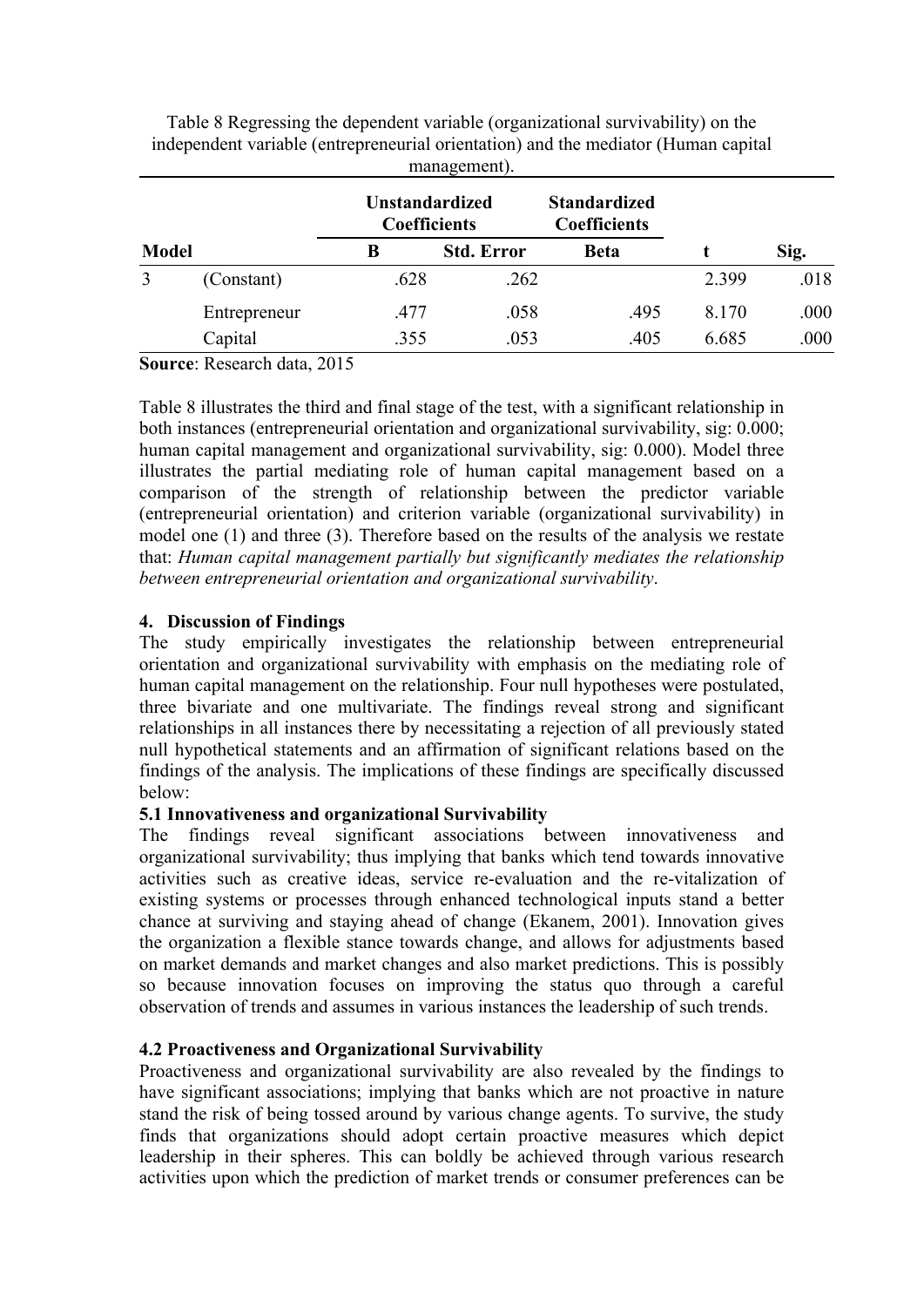made or estimated. Proactivity entails leadership, and successful leadership entails a larger share of the market, growth and profitability through the effective utilization of available resources, skills and information (Eketu, 2009; Olotu, 2009).

# **4.3 Risk-taking and Organizational Survivability**

The findings also revealed significant associations between risk-taking and organizational survivability; implying that banks which are open to calculated risk stand a better chance of reaping advantageously from recognized opportunities and maintaining or acquiring market leadership status. Emphasis is on "calculated risk" for recklessness and misguided decisions could spell doom for the organization just as laxity and indecisiveness would most definitely expose the organization to untold hardship and loss (Carson, 2001). Risk-taking facilitates the structures which are adept to usurping competitive advantages such as technology, skills and service delivery processes, and with the growing competition for existing markets, risk-taking is a vital ingredient for organizational survivability.

## **5.4 The Partially Mediating Role of Human Capital Management**

The findings reveal that human capital management, although partially; significantly mediates the relationship between entrepreneurial orientation and organizational survivability. The effective management of employees within the organization is an important benchmark for the success and survival of any organization. Through pooled ideas, skills and experience, organizations can effectively sustain desirable operational standards, also by imbibing a culture for appropriate recruitment and selection, employee recognition, support and adequate compensation, the work environment is harmonized and various desirable behavioural outcomes such as citizenship, identification, commitment and loyalty are expressed (Jaja, 2003; Hatch, & Dyer, 2004).

# **5. Conclusions and Recommendations**

Drawing from the results of this study, we conclude that entrepreneurial orientation is associated with organizational survival; a relationship which is further enhanced by the effective management of the human capital of the organization. In this light, organisations must imbibe the "entrepreneurial spirit" in the pursuit of corporate agenda; and in doing so, recognition must be accorded the people in the organisation as valued assets through whom every good results in the organisation is attained. Based on this the following, recommendations are here proffered:

- i. That banks imbibe an attitude of openness to change through flexible service systems and service delivery processes
- ii. That work patterns, systems and structures be made permeable enough to allow for the filtration of new ideas, improvement to existing product and service packages as well as enhanced technological outlays
- iii. That creativity should be encouraged among staff through support systems which celebrate suggestions, inputs and quality contributions based on experience, skill or knowledge.
- iv. That employees should be recognised and treated as the only resource with the potentials to expand or shrink output at will depending on state of mind.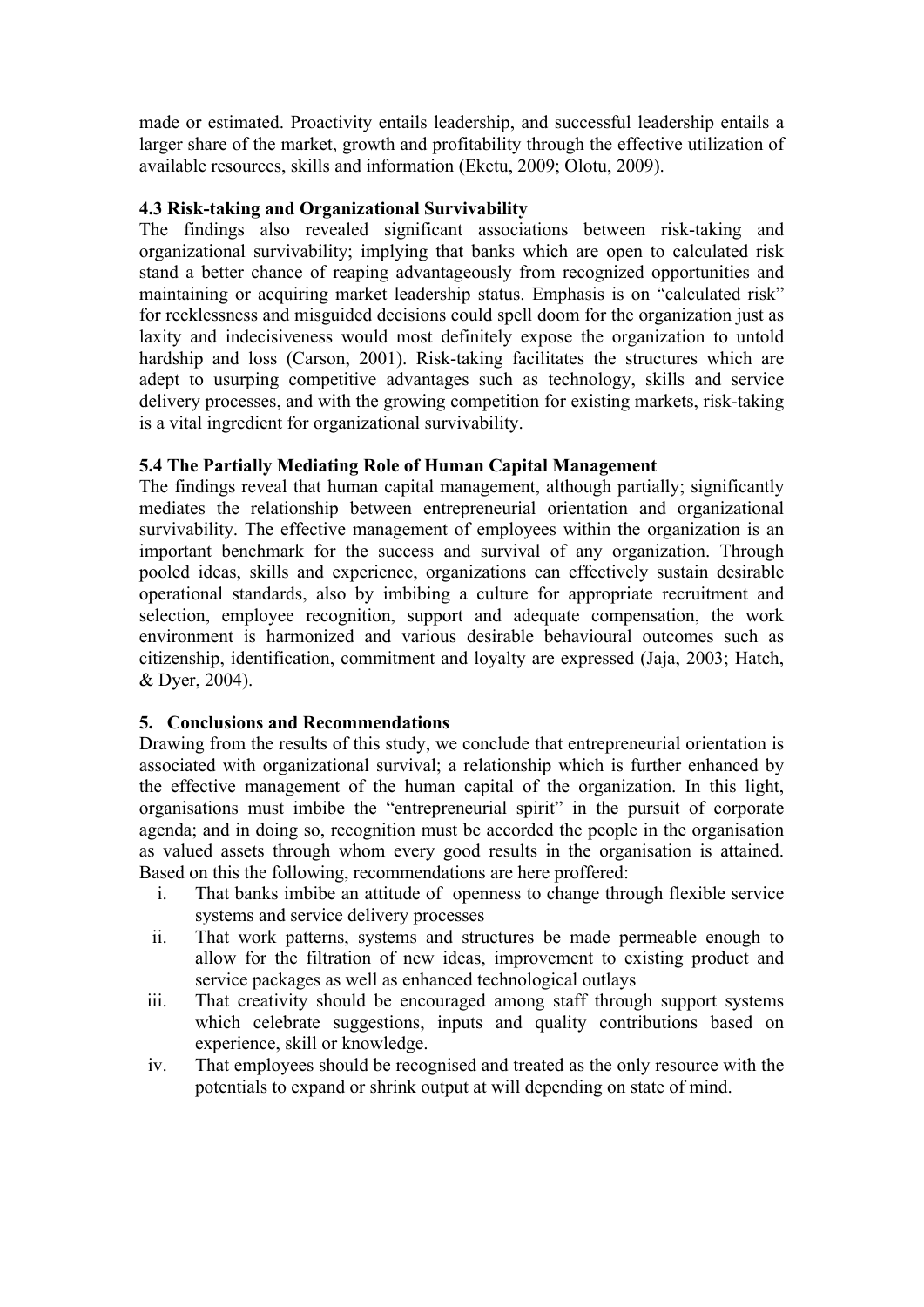#### **References**

Ahiauzu, A.I. (2006). *Advanced Research Methods in Management Sciences-Lecture notes for PhD students*, Rivers state university of science and technology, Port Harcourt.

Al-Swidi, A. & Al-Hosam, A. (2012). The effect of entrepreneurial orientation on the organizational performance: A study on the Islamic banks in Yemen using the partial least squares approach. Arabian Journal of Business and Management Review, 2(1), 73 – 84.

Asawo, S.P. (2009). *Spiritual Leadership and Workers' Commitment in the Nigerian Manufacturing Industry* (unpublished Doctoral Dissertation) Rivers State University of Science and Technology. Port Harcourt.

Baridam, D. M. (2001). *Research Methods in Administrative Sciences* 3rd edition Port Harcourt: Sherbrook Associates.

Barney J. (1991). Firm resources and sustained competitive advantage.*Journal of Management,* 17, 99–120.

Baron, R. M., & Kenny, D. A. (1986). The moderator-mediator variable distinction in social psychological research: Conceptual, strategic, and statistical considerations. *Journal of Personality and Social Psychology*, 51, 1173-1182.

Bello, M. (2011). Strategies for sustainable business environment in Nigeria. A Paper Presented at National Conference on Economic Transformation Agenda, held in Abuja, October, 2011.

Bryman, A & Bell E. (2003). *Business Research Methods*, Oxford University Press, Oxford.

Burnes, B. (1996). *Managing change: A strategic approach to organizational dynamics*. London: Pitman.

Byeon, J. (2005). A systems approach to entropy change in political systems.*Systems Research and Behavioral Science*, 22, 223-231.

Carson, D.J. (2001). The evolution of marketing in small firms.*European Journal of Marketing*, 19, 5, 7-16

Coulthard, M. (2007).The role of entrepreneurial orientation on firm performance and the potential influence of relational dynamism.Working paper 18/07.Department of Management.

Covin, J.G., & Slevin, D.P. (1989).Strategic management of small firms in hostile and benign environments.*Strategic Management Journal*, 10, 75–87.

De Vaus, D. (2002). *Surveys in Social Research* (5<sup>th</sup>ed.). London: Routledge.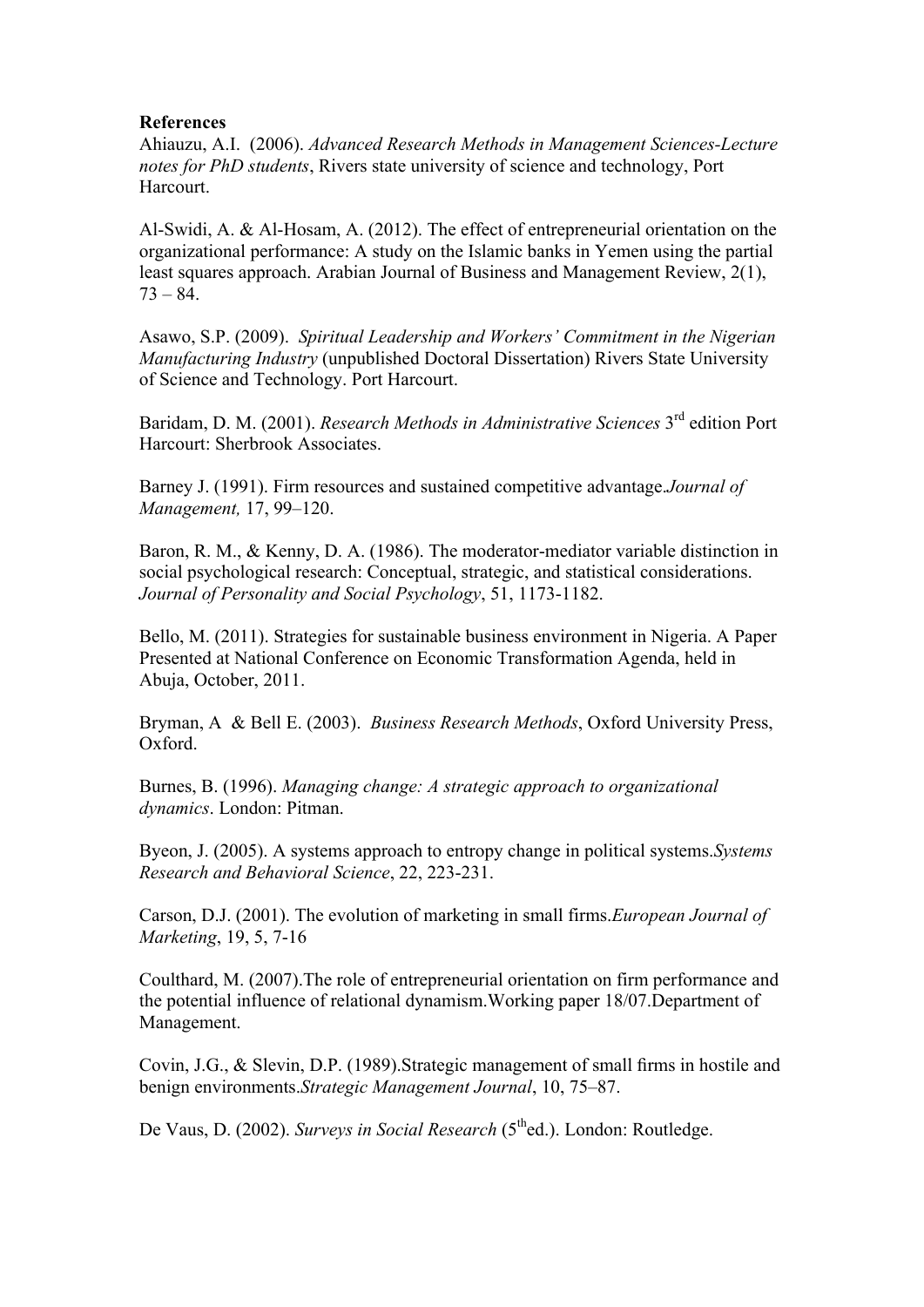Ekanem, E.U (2001). *Innovation and organizational growth in developing countries: A case study of selected organizations in Nigeria*. (Unpublished Doctoral Thesis).Rivers State University of Science and Technology, Port Harcourt.

Eketu, C.A (2009). *Knowledge Management and Intellectual Capital Development in Nigerian Telecommunication Industry*.(Unpublished Doctoral Dissertation). Rivers state University of Science and Technology. Port Harcourt.

Ferlie, E. (2007). Complex organizations and contemporary public sector organizations.*International Public Management Journal*, 10(2), 153-165.

Foster, J. (2005). From simplistic to complex systems in economics.*Cambridge Journal of Economics*, 29, 873-892.

Francis, A. (2008). Perspectives on organizational change: Systems and complexity theories. *The Public Sector Innovation Journal*, 13(3), 1- 14.

Gabriel, JMO (2015). Organisational citizenship behaviour and corporate resilience in the domestic aviation sector in Nigeria. (Unpublished Doctoral Thesis).Rivers State University of Science and Technology, Port Harcourt, Nigeria

Hatch, N.W. & Dyer, J.H. (2004). Human capital and learning as a source of sustainable competitive advantage. Strategic Management Journal. 25(12), 1155 – 1178.

Jaja, S.A. (2003). *Praxis of Work Behaviour.*Pinnacle. Lagos

Lin, N. (2003). Job Search in Urban China: Gender, Network Chains, and Embedded Resources, In H. Flap & B. Volker (Eds) Creation and Return to Social Capital, 145- 171.

Lyon, D.W., Lumpkin, G.T., & Dess, G.G (2000). Enhancing entrepreneurial orientation research: Operationalizing and measuring a key strategic decision making process.*Journal of Management 26(*5), 1055–1085.

Mahmood, R. &Hanafi, N. (2013). Entrepreneurial orientation and business performance of women-owned small and medium enterprises in Malaysia: competitive advantage as a mediator. *International Journal of Business and Social Science* 4(1), 82 – 90.

Meyer, A. D. (1982). Adapting to environmental jolts. *Administrative Science Quarterly*, *27*, 515-537.

Mullich, J. (2009). 10 Industries that wireless with change, *Wall Street Journal 2*(5):23-34

Ogunro, V. O (2011). Nigeria's business environment: Issues and challenges. *International Journal of Academic Research in Business and Social Sciences*, 4(4),  $132 - 138$ .